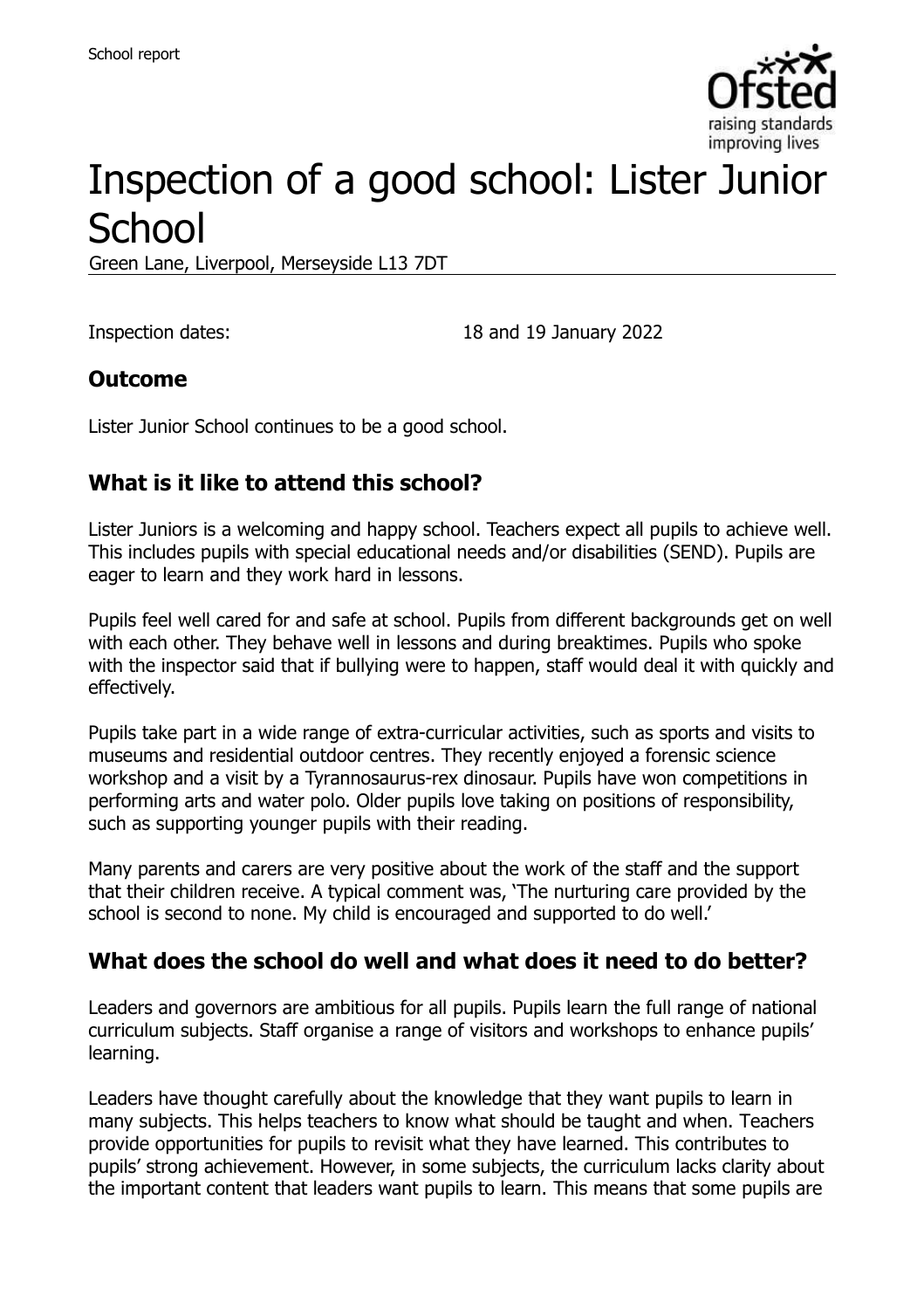

not developing the building blocks of knowledge that they need as they move through the school.

Leaders have established ways to check what pupils know and can do in some subjects, such as mathematics and English. However, in some other subjects, teachers' checks on pupils' learning are not as effective. They do not give teachers enough information to help plan for future learning. This means that, in a small number of subjects, pupils' learning does not build on what they already know.

Leaders have prioritised reading, so that pupils who enter Year 3 without a secure knowledge of phonics are helped to catch up quickly. Teachers are well trained in helping pupils to know the sounds that letters represent. Pupils deepen their knowledge by reading books that match the sounds that they know. Leaders have introduced highquality texts that help pupils to develop their comprehension skills well. Pupils said that they enjoy reading and they read daily in school. By the time they leave Year 6, pupils are confident and fluent readers.

Pupils with SEND are supported well. They have their needs identified quickly. Teachers adapt their teaching and use resources carefully to ensure that the needs of pupils with SEND are met. Leaders work effectively with a wide range of external agencies to support these pupils. Pupils with SEND have access to the full the curriculum and achieve well.

Pupils are respectful towards each other and their teachers. Lessons are rarely disrupted by poor behaviour. Leaders place a high priority on supporting pupils' mental health. There is a calm and orderly atmosphere in the school. Leaders help pupils to become active and responsible citizens. For example, useful links with a local organisation are raising pupils' awareness of sustainability issues. Pupils have the opportunity to learn about different cultures and religions through visits to different places of worship. This helps them to develop tolerance of others.

Governors know the strengths and areas to develop in the school. They support and challenge leaders effectively. For example, they have worked with leaders to improve the security of the site.

Staff are proud to work at the school. They said that leaders are considerate of their workload. Staff work together as a team. They appreciate the training that they receive to develop their subject knowledge.

# **Safeguarding**

The arrangements for safeguarding are effective.

Staff receive regular safeguarding training. This helps them to recognise signs of potential abuse. Staff know what to do if they have any worries about a pupil. Leaders follow up any concerns promptly. They work closely with families and external agencies to keep pupils safe. Leaders know the local safeguarding risks and they provide opportunities for pupils to learn about these risks through the curriculum. Pupils learn how to keep themselves safe when working online.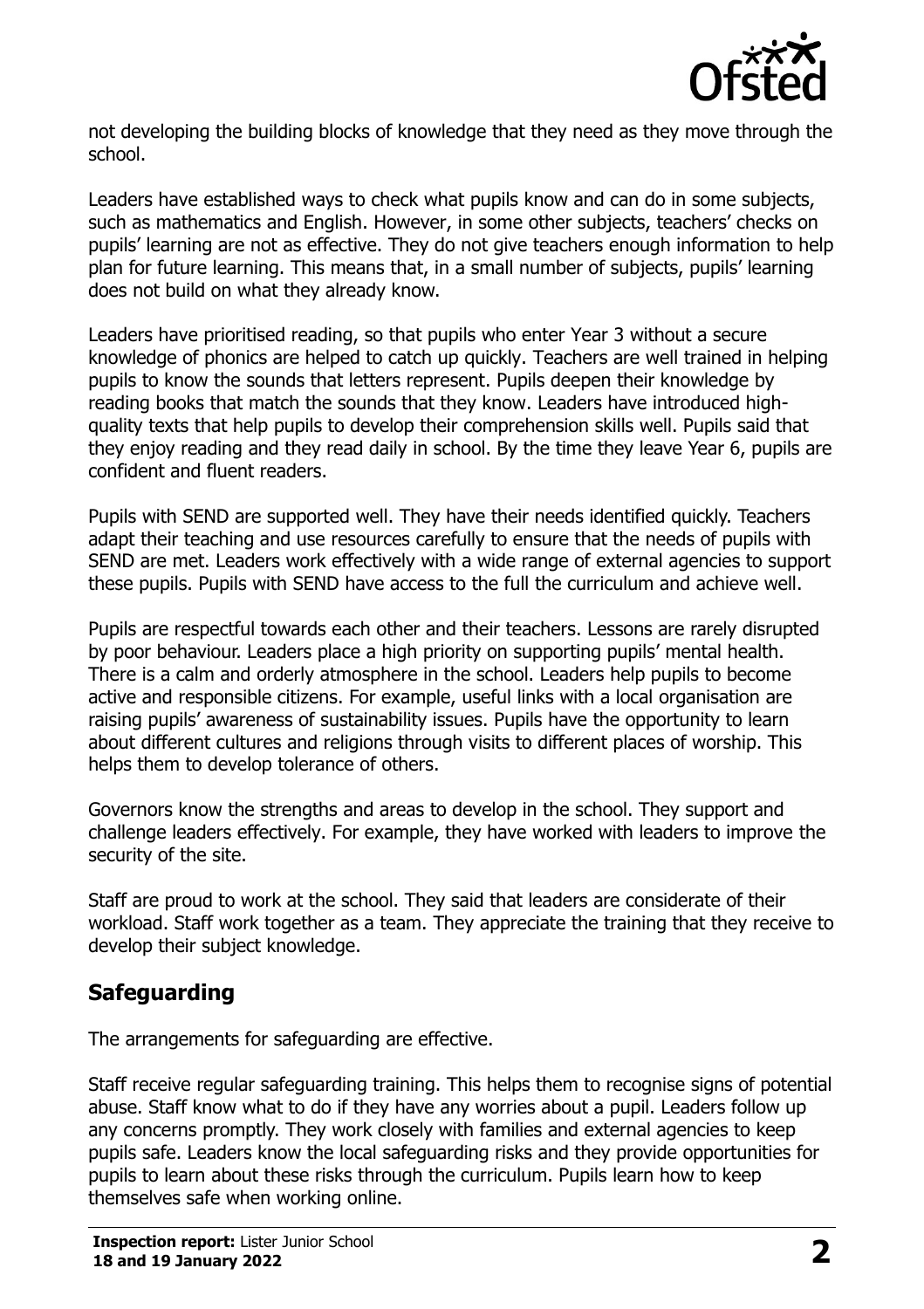

# **What does the school need to do to improve?**

# **(Information for the school and appropriate authority)**

- In a small number of subjects, leaders have not identified the most important knowledge that they want pupils to learn. This means that sometimes pupils cannot build on what they already know. Leaders should ensure that the knowledge they want pupils to acquire is clear in all subject curriculums. This will enable teachers to design new learning that supports pupils to know more and remember more.
- Teachers are less well equipped to check how well pupils have learned the curriculum in subjects other than English and mathematics. At times, this prevents teachers from building on what pupils already know and can do. Leaders should ensure that teachers have the skills and expertise to assess how well pupils are learning and remembering what they have been taught.

#### **Background**

When we have judged a school to be good, we will then normally go into the school about once every four years to confirm that the school remains good. This is called a section 8 inspection of a good or outstanding school, because it is carried out under section 8 of the Education Act 2005. We do not give graded judgements on a section 8 inspection. However, if we find evidence that a school would now receive a higher or lower grade, then the next inspection will be a section 5 inspection. Usually this is within one to two years of the date of the section 8 inspection. If we have serious concerns about safeguarding, behaviour or the quality of education, we will deem the section 8 inspection a section 5 inspection immediately.

This is the first section 8 inspection since we judged the school to be good in March 2016.

#### **How can I feed back my views?**

You can use [Ofsted Parent View](https://parentview.ofsted.gov.uk/) to give Ofsted your opinion on your child's school, or to find out what other parents and carers think. We use information from Ofsted Parent View when deciding which schools to inspect, when to inspect them and as part of their inspection.

The Department for Education has further [guidance](http://www.gov.uk/complain-about-school) on how to complain about a school.

If you are the school and you are not happy with the inspection or the report, you can [complain to Ofsted.](https://www.gov.uk/complain-ofsted-report)

# **Further information**

You can search for [published performance information](http://www.compare-school-performance.service.gov.uk/) about the school.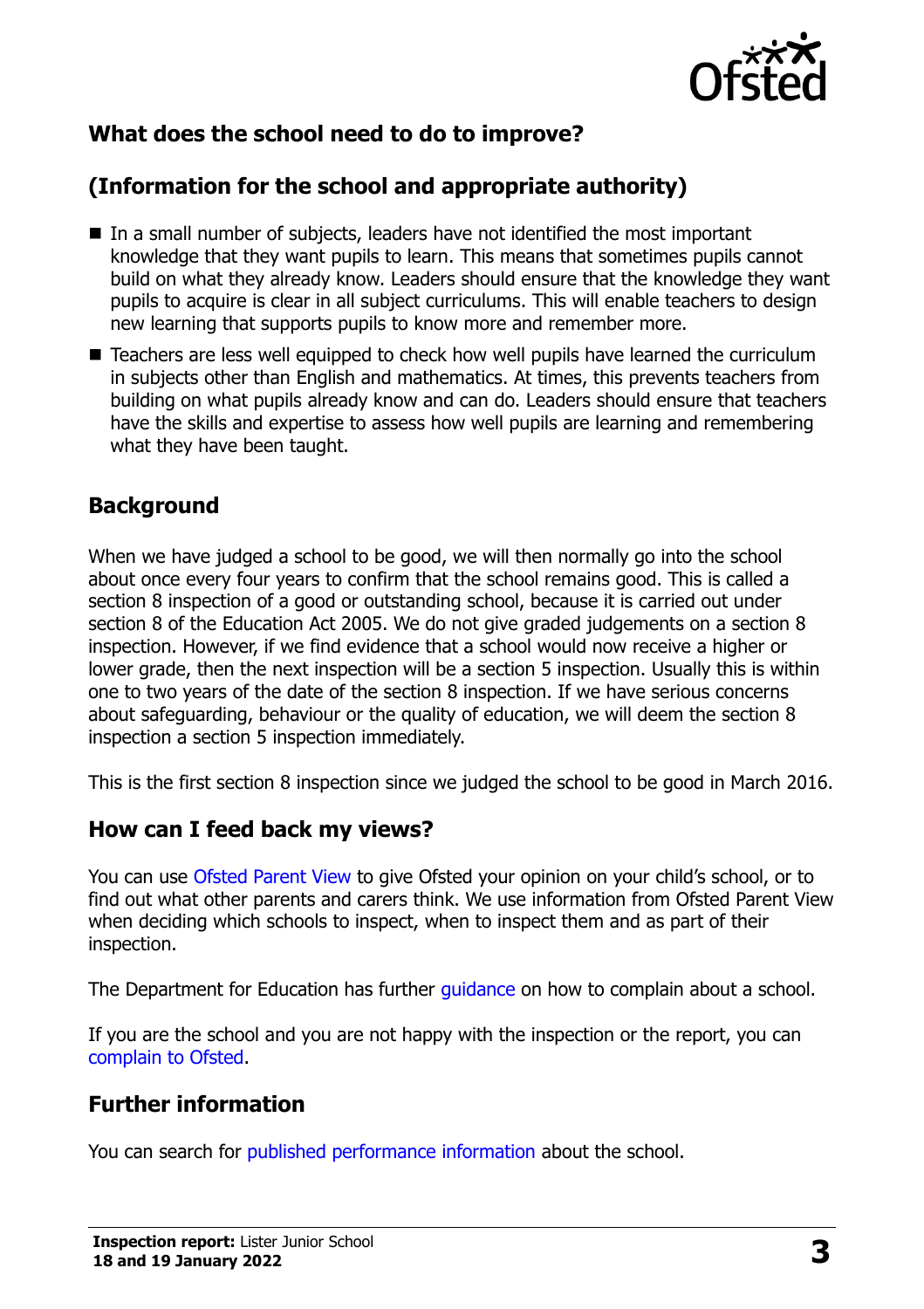

In the report, '[disadvantaged pupils](http://www.gov.uk/guidance/pupil-premium-information-for-schools-and-alternative-provision-settings)' refers to those pupils who attract government pupil premium funding: pupils claiming free school meals at any point in the last six years and pupils in care or who left care through adoption or another formal route.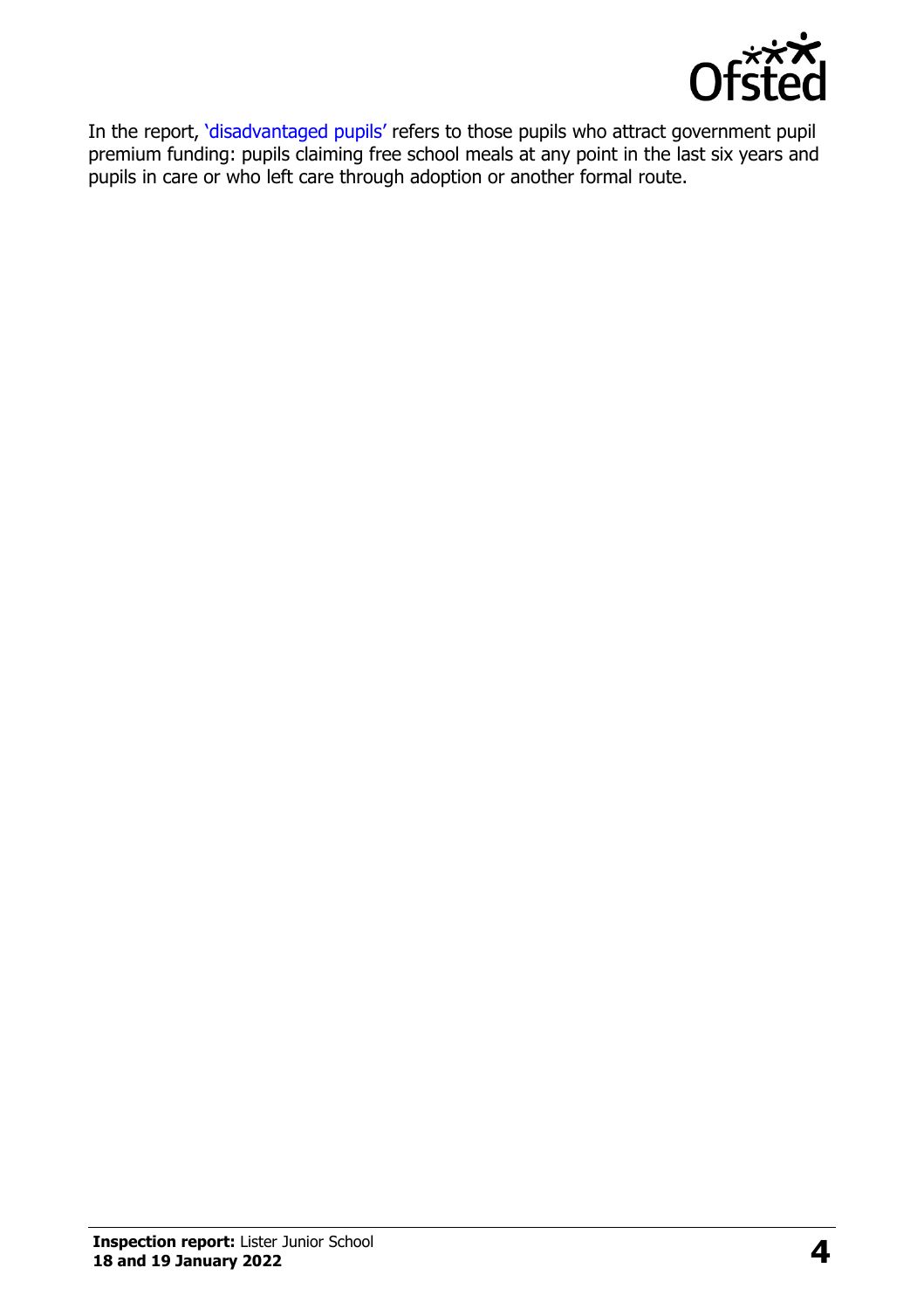

### **School details**

| Unique reference number             | 104554                                                             |
|-------------------------------------|--------------------------------------------------------------------|
| <b>Local authority</b>              | Liverpool                                                          |
| <b>Inspection number</b>            | 10199680                                                           |
| <b>Type of school</b>               | <b>Junior</b>                                                      |
| <b>School category</b>              | Community                                                          |
| Age range of pupils                 | 7 to 11                                                            |
| <b>Gender of pupils</b>             | Mixed                                                              |
| Number of pupils on the school roll | 212                                                                |
| <b>Appropriate authority</b>        | The governing body                                                 |
| <b>Chair</b>                        | Anne Butler                                                        |
| <b>Headteacher</b>                  | Simon King                                                         |
| Website                             | www.listerjuniors.org.uk                                           |
| Date of previous inspection         | 10 and 11 March 2016, under section 5 of<br>the Education Act 2005 |

# **Information about this school**

- A new vice-chair of governors has been appointed since the previous inspection.
- The school does not use any alternative provision.
- The school shares the site with Lister Infant School.

#### **Information about this inspection**

This was the first routine inspection the school had received since the COVID-19 pandemic began. The inspector discussed the impact of the pandemic with leaders, and has taken that into account in his evaluation of the school.

- During the inspection, the inspector met with the headteacher, other senior leaders, subject leaders and staff.
- The inspector met with four members of the governing body, including the chair of governors. The inspector held a telephone call with a representative of the local authority.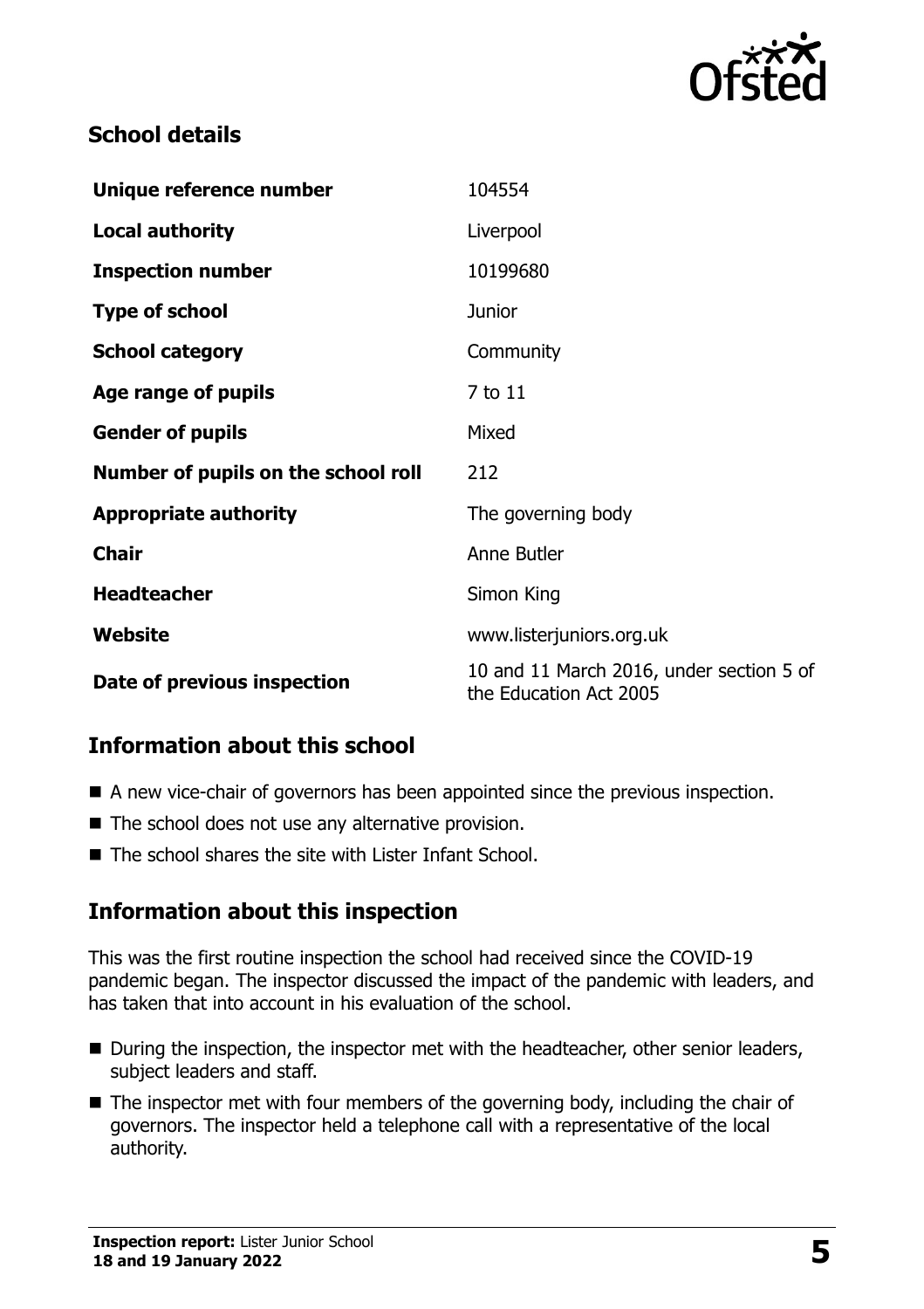

- The inspector spoke to pupils about their experience of school and their views on behaviour and bullying. He also observed pupils' behaviour during lessons and at breaktimes.
- The inspector reviewed a wide range of evidence, including the school's self-evaluation and improvement plans. He also looked at minutes of governing body meetings.
- To inspect safeguarding, the inspector looked at safeguarding policies and reviewed leaders' record of checks on the suitability of staff and governors. He met with the designated safeguarding lead. The inspector also spoke to pupils and staff about safeguarding and considered parents' views.
- The inspector did deep dives in early reading, geography and mathematics. He visited a sample of lessons in these subjects, met with subject leaders, reviewed pupils' work and had discussions with teachers and a small group of pupils. The inspector reviewed leaders' curriculum plans and pupils' work in a range of other subjects. The inspector observed pupils reading to familiar staff.
- The inspector considered the responses to Ofsted Parent View and the responses to the staff surveys. The inspector spoke with parents before the start of the school day to gather their views. No responses were received to the online surveys for pupils.

#### **Inspection team**

Ahmed Marikar, lead inspector Her Majesty's Inspector